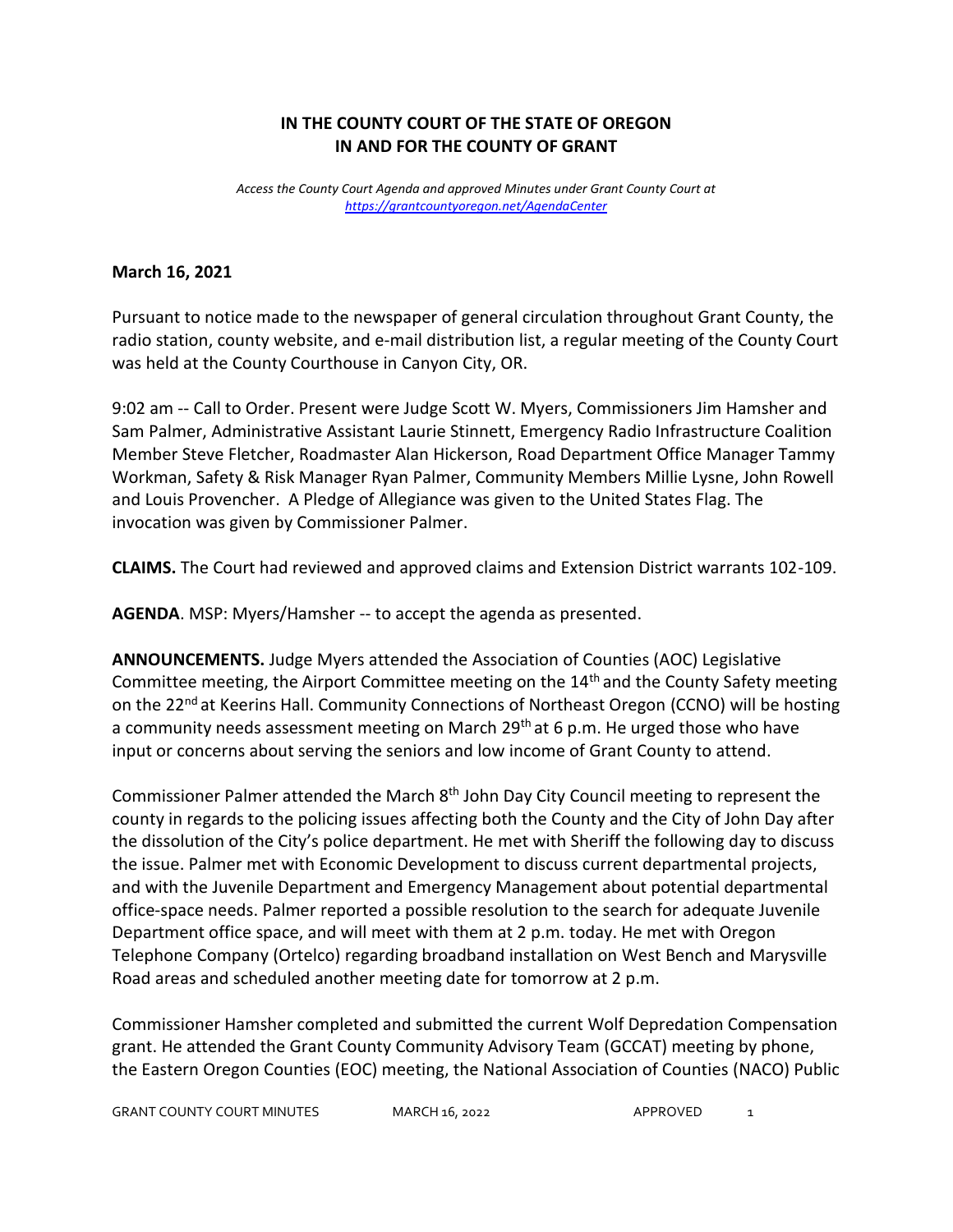Lands Committee meeting, the Health and Human Services meeting, the Western Interstate Region Public Lands steering committee meeting, the Association of Oregon Counties (AOC) Public Safety steering committee meeting, the AOC Natural Resource steering committee meeting, and the Veterans Affairs steering committee meeting. He listened in on the Oregon Legislative Committee meeting and a second Western Interstate Region Public Lands steering committee meeting briefing on recently passed bills. He spoke with Tucker Billman from Oregon Trail Electric Company (OTEC) on a current project and participated in Senator Wyden's virtual town hall meeting on Saturday.

**MINUTES. MSP: Myers/Palmer** -- to approve amended minutes of March 2, 2022 as presented. Corrections were made this morning before Court to two items: 1) Clarification of wolf protection status 2) Sheriff McKinley named as chair of the Community Corrections board.

**ROAD DEPARTMENT**. FIRE RESISTANT FILE CABINET. Safety and Risk Manager Ryan Palmer requested approval to purchase a fire resistant filing cabinet for the cost of \$3466.69. The same model cabinet is currently used in the office, fits ODOT documents well and can be keyed alike. The current cabinet houses files for all bridges in the county under their jurisdiction and is filled to capacity.

**MSP: Myers/Palmer** -- to approve the purchase of the file cabinet for the cost of \$3466.69. AMATEUR RADIO COVERAGE. Emergency Radio Infrastructure Coalition member Steve Fletcher stated that we now have amateur radio communication coverage across "pretty much" the whole of Grant County, due to in-county and out-of-county repeaters. What they don't have is someone to monitor the radios 24 hours a day; specifically, answering a call-out at night, such as a motor vehicle accident or fire. They have designed the Automatic Repeater Monitoring System (ARMS) to trigger the alarm system and alert radio operators. This requires a site high enough to "hear" all repeaters, and not too close to an existing repeater site. The site of the old Ellingson Lumber radio site was located approximately 1600 feet from the existing Eagle Peak site, and dubbed Eagle Peak 2. Roadmaster Alan Hickerson disclosed that his brother owns the property, and would like to make note of the conflict of interest. Development of the approximately 100-yard road would require 1-1 ½ days of work using pit run rock. The road serves the radio site only and not the remainder of the property. Judge Myers clarified that this site is a small corner of the property and acknowledged Hickerson's disclosure. Commissioner Hamsher asked if an easement is needed; Hickerson will look into that.

**MSP: Palmer/Myers:** To approve the road build to the Eagle Peak 2 site using pit run rock and to include an easement if needed.

**VICTIM ASSISTANCE GRANT.** Victim Assistance Program Director Kimberly Neault requested approval to apply for the 2022-2025 Rural Domestic Violence, Dating Violence, Sexual Assault and Stalking Competitive Grant. This is a federal grant. Funding allocation amounts are not available at this time and no match funds are required.

**MSP: Hamsher/Myers--** to approve the request for the Victim Assistance grant application.

**COMMUNICATIONS SITE.** The United States Forest Service (USFS) submitted a renewal lease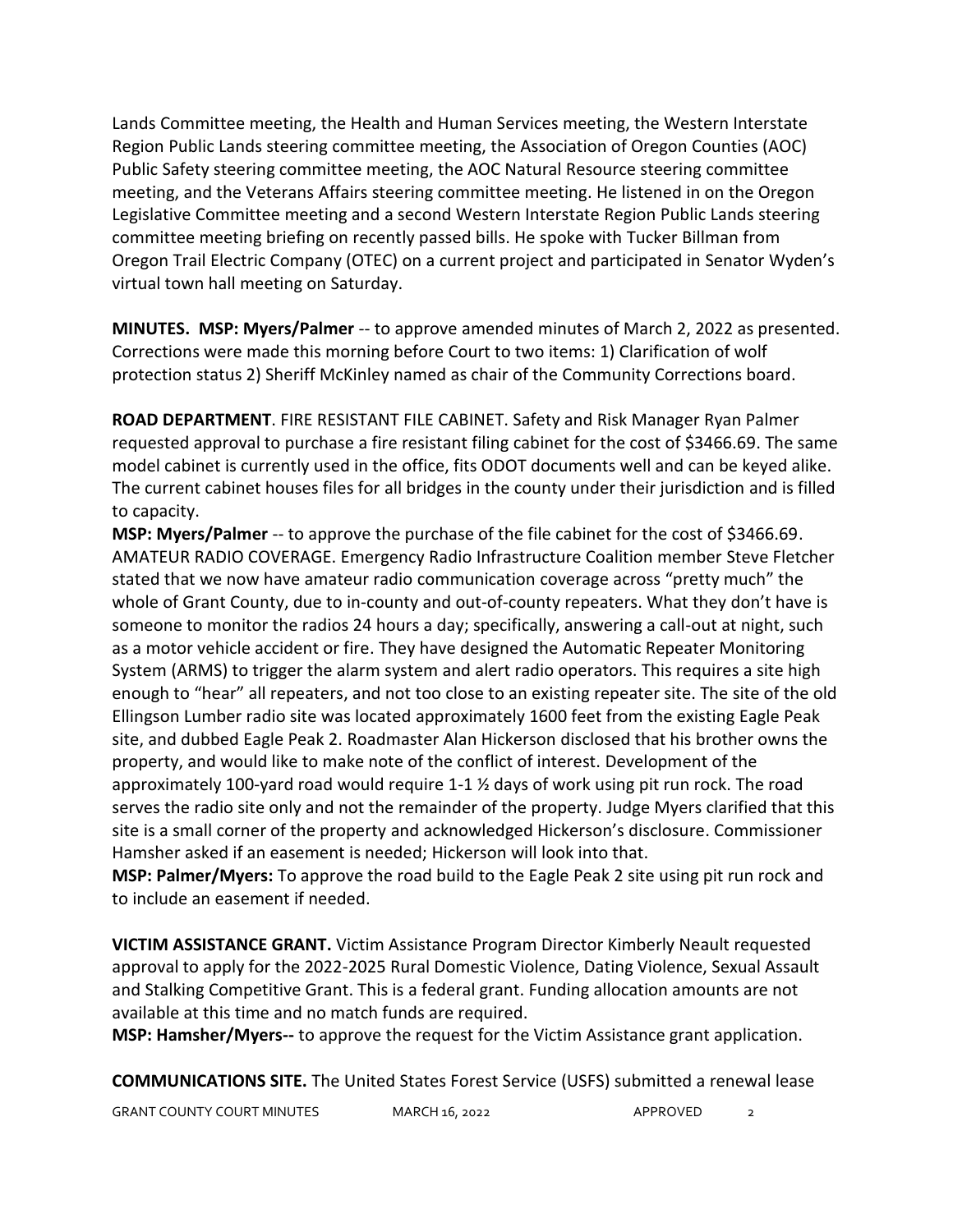agreement and management plan for the Dixie Butte Communication Site was presented for approval. The expiration date of the lease is 12/31/2040.

**MSP: Myers/Palmer --** to approve the renewal of the lease agreement for the Dixie Butte Communication Site.

**COMMUNITY COUNSELING SOLUTIONS (CCS).** CCS requested a letter of recommendation from the County Court in support of their application for a grant to remodel their existing building. **MSP: Myers/Palmer –** to generate and sign a letter of support for the CCS grant application.

**AIRPORT.** Grant County Regional Airport Manager Haley Walker requested the Court's signatures for the Critical Oregon Airport Relief (COAR) Grant Agreement to provide matching funds for the Runway 17/35 Widening Rehabilitation-Design Project. Walker recapped the specifics of the project: the estimated cost is \$670,000; FAA funds for 90% of the project will total \$603,000; the County is then required to provide 10% matching funds totaling \$67,000. This grant will fund 9% (\$60,300) of the matching funds, leaving a remaining 1% (\$6,700) match for the airport to fund. This will come from the airport's capital outlay funds and is scheduled to take place in the 2022 fiscal year.

**MSP: Myers/Palmer –** to approve the signing of the COAR grant as requested.

**LIBRARY.** Librarian Christine Ostberg requested approval to apply for a \$5,000 grant from the Oregon State Library to fund an intern for the Summer of 2022 Teen Internship program. **MSP: Hamsher/Palmer –** to approve the grant application as requested to fund up to two high school applicants for the summer internship program.

**VETERANS DEPARTMENT.** To approve the contract for the speaker for the Veteran's event scheduled on March 17, 2022 at the fairgrounds. Speaker Heath Phillips will appear for the cost of \$500.

**MSP: Palmer/Hamsher –** to approve the speaker's contract as presented.

**JUSTICE COURT.** Due to the resignation of the full-time justice court clerk, Justice of the Peace Kathy Stinnett requested approval for the part-time assistant clerk to work additional hours of up to forty hours per week until the job position is filled. The cost will be covered by the Justice Court budget.

**MSP: Myers/Palmer –** to approve the temporary increase in hours as requested.

**EMERGENCY MANAGEMENT UPDATE.** Emergency Management Coordinator Eric Bush gave a brief update regarding current grant activity. He emailed the court members with detailed information for next year's grants. The due dates for submission for most of the grants, however, takes place before the next court date and the application to receive congressionallydelegated funds for Phase 2 of the radio project is due April  $1<sup>st</sup>$ . He will keep the Court appraised of on-going progress with current and future grants.

9:40 -- Adjourned.

GRANT COUNTY COURT MINUTES MARCH 16, 2022 APPROVED 3